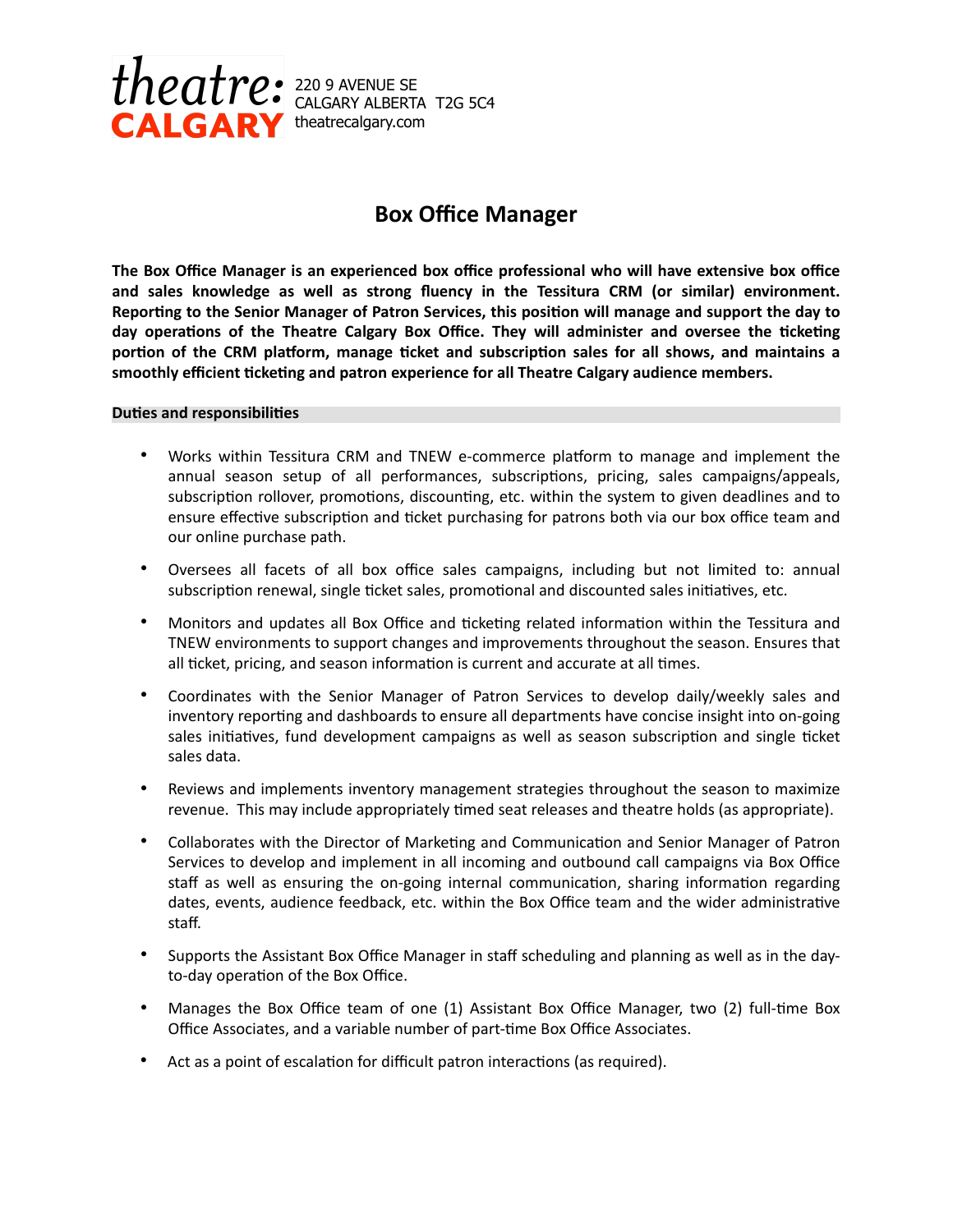

- Hire all new Box Office Associates (as required). This includes permanent full-time Box Office staff as well as cultivating a collection of hourly and part-time Box Office Associates that can be utilized during peak periods.
- Works with Senior Manager of Patron Services to evaluate and update Box Office policies and procedures (as necessary).
- Works with the Finance team to ensure the accurate reconciliation of ticket sales on a monthly basis.
- Keeps accurate and legible records (accounting, communications, pending files, etc.)
- Holds a high level of familiarity and fluency with all aspects of Theatre Calgary so as to provide patrons, donors, and potential customers with accurate information regarding the company, our productions, the theatre, policies, and procedures. These communications must be made with the primary goal of ensuring the utmost patron experience.
- Contributes to the environment of the Box Office and Theatre Calgary administrative office in a manner that is conducive to customer service, sales promotion, safety, and balanced quality of work life.
- Acts as a Tessitura subject-matter expert for the Box Office team.
- Provides backup support to the entire Box Office team during peak periods.
- Other duties to assist the Senior Manager of Patron Services (as required).

# **Experience and Qualifications**

- Demonstrated and proven practical knowledge of Box Office and sales operations; performing arts preferred, other live-entertainment sales operations may be considered.
- A minimum of at least two (2) years' experience with Tessitura (or similar CRM) is required
- Strong and effective aptitude for staff scheduling
- Strong predilection for self-directed learning
- Ability to work with others, as well as self-directed
- Proven success leading and motivating team members
- Must be comfortable and productive in a fast-paced and dynamic workplace
- Must be flexible and work well under stress
- Must be well organized, decisive and have good follow-through skills
- Excellent interpersonal and communication skills (both oral and written)
- A professional demeanor and experience/ability in dealing with discerning patrons